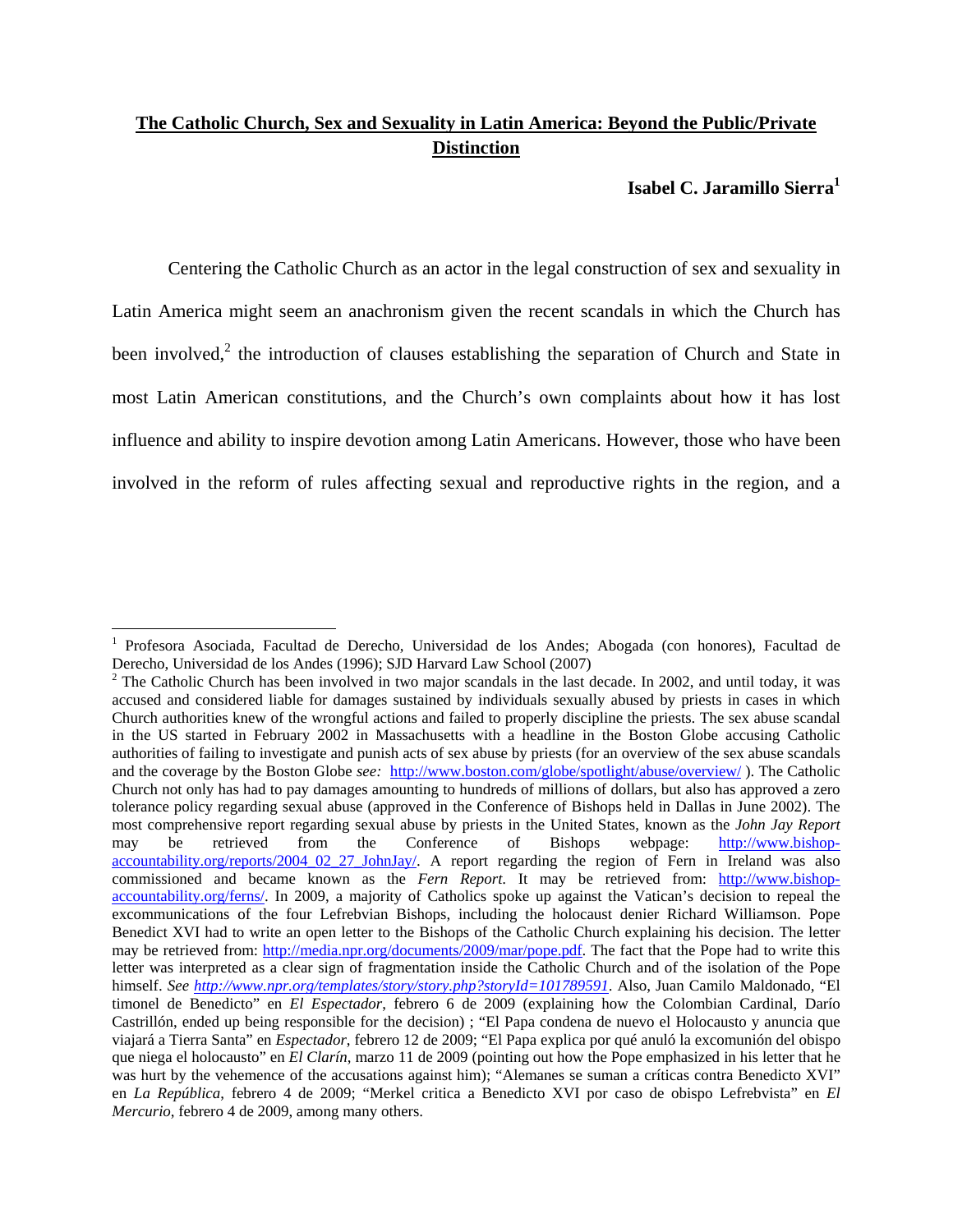considerable number of scholars studying these reforms, have coincided in pointing to the Catholic Church as the most important obstacle for achieving greater sex and sexual equality.<sup>3</sup>

In this paper I propose that when assessing the role of the Catholic Church in shaping sex and sexuality we tend to pay too much attention to how it intervenes to prevent the change of repressive legal rules, and too little attention to the way in which law enables the Church's overwhelming presence in the spaces in which sex and sexuality are negotiated daily. And, in this sense, that we might be trusting putting too much trust in the mechanism of the public/private distinction to handle the impasses we are reaching in achieving greater sex and sexuality equality. Firstly because when presenting the possibility of obtaining this goal in terms of the liberalization of repressive rules, we foreground the formal aspects of the Catholic Church as an institution, and privilege privacy and autonomy as objectives in ways that favor the Catholic demand to balance sexual and reproductive rights and other rights. Secondly because given the conditions of religious homogeneity and Catholic penetration in the provision of basic services, the guarantee of freedom of religion and separation of Church and State only helps to further shield Catholic privilege from scrutiny.

 $3$  In this sense, Diego Freedman points out: "the defense of liberalism guarantees a neutral political power in which women do not find their individual freedom conditioned by the rules of religious doctrines". Diego Freedman, "Estado laico o Estado liberal" en *La Trampa de la Moral Única*, Campaña por la Convención de los Derechos Sexuales y Reproductivos, Campaña por el 28 de septiembre y Tu Boca es Fundamental contra los Fundamentalismos, 2005, pp. 36-55. Also Juan Marco Vaggione: "The Church, without doubts, constitutes the greatest obstacle to the liberalization of gender and sexuality in Latin America". Juan Marco Vaggione, "Entre Disidentes y Reactivos: Desandando las fronteras entre lo Secular y lo Religioso" in *ibid*, pp. 57-75. Julieta Lemaitre in an earlier version of the paper submitted for this event has also argued that the Catholic Church has intervened in political processes regarding sexual and reproductive rights in many countries in the region and asks "¿How should we react before an evident intervention of the Church as an actor with opinions and political participation". Julieta Lemaitre, "La Iglesia Católica es un actor político ilegítimo en materia de sexualidad y reproducción… Respuesta a Juan Marco Vaggione" (unpublished manuscript on hold with the author) Also Guillermo Nugent, "El Orden Tutelar: para entender el conflicto entre sexualidad y políticas públicas en América Latina" in *ibid*, pp. 6-36. Mala Htun, moreover, has argued that the liberalization of legislation concerning sexual equality and sexual and reproductive rights is more strongly related to the role of the Catholic Church than to the characteristics of the political systems in the regions in terms of their democratic or non-democratic nature. *See* Mala Htun, *Sex and the State: Abortion, Divorce, and the Family under Latin American Dictatorships and Democracies*, Cambridge, Cambridge University Press, 2003.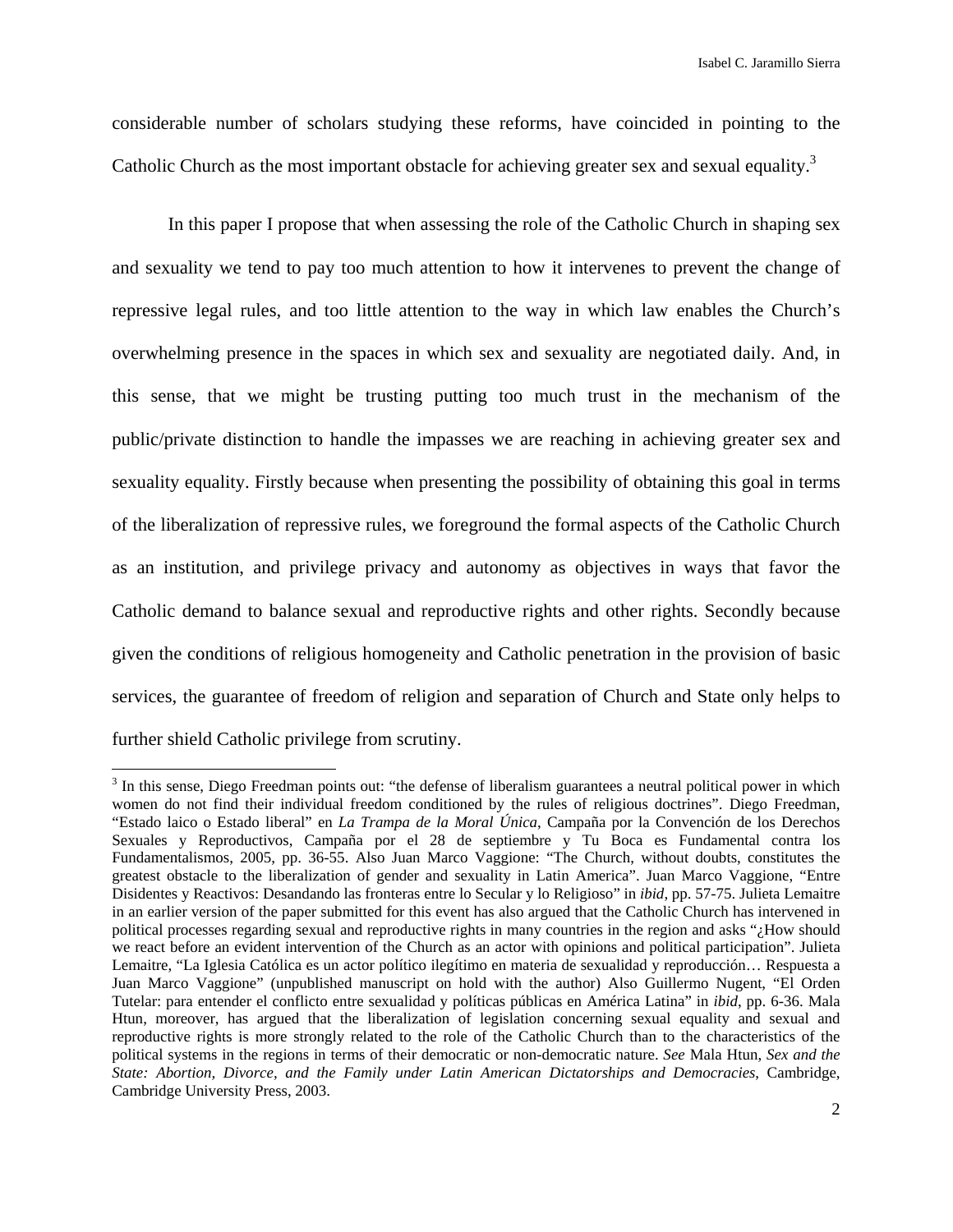To illustrate these arguments I will use the case of the judicial reform of criminal legislation on abortion pursued by the NGO Women's Link. I will start by proposing how the "liberalization" framing that Women's Link supported, while explicitly geared towards avoiding confrontation with Catholic Church authorities, ended up cornering Women's Link in the need to justify the violation to the value of (or right to) life implicated in the voluntary termination of a pregnancy according to Catholics, and inviting attacks by a mass of highly sophisticated, resourceful, and even dangerous pro-lifers that lacked the public visibility of the Catholic Church as an institution and consequently was harder to track down, understand and confront.

I will then suggest ways in which the imperatives of free will and autonomy that operate when considering the regulation of "private" corporations, individuals or practices, have proven to be very useful to the Colombian Catholic Church for circumventing the sex and sexual democratizing policies and practices that the State promotes. In particular, I will point out how clinics and hospitals owned by the Catholic Church have avoided supplying gynecological services to women requesting the termination of their pregnancies in situations recognized as requiring the liberalization of abortion regulation.

#### **1. Liberalization and the right to life**

In January 2005, the NGO Women's Link Worldwide set out to reform penal legislation on abortion in Colombia through a high impact litigation strategy that it named LAICIA (the Spanish acronym for High Impact Litigation for the Unconstitutionality of Abortion in Colombia). The project was oriented towards reaching three main objectives: a) liberalizing criminal legislation on abortion; b) changing the perception of abortion regulation in public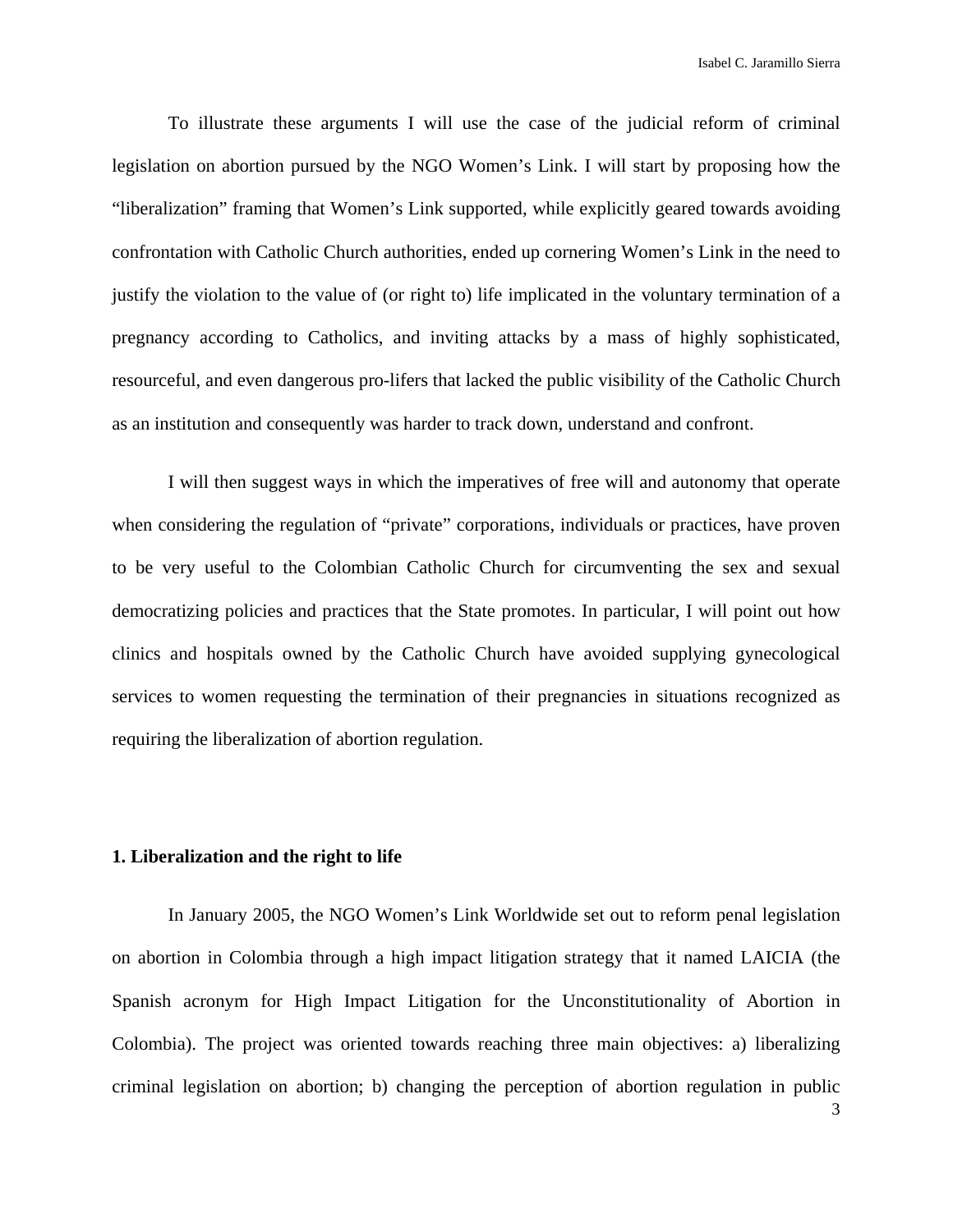opinion; and, c) teaching local NGO's strategies for engaging with the judiciary. For this, it articulated a legal strategy that included presenting a public action before the Constitutional Court demanding the repeal of the articles in the Penal Code that established sanctions for women and doctors performing abortions; a network building strategy that involved contacting NGOs around the country that had historically been engaged in sexual and reproductive rights activism; and a public opinion strategy focused on obtaining support from academics and positioning a framing of the issue of abortion that emphasized sexual and reproductive rights and sexual health arguments as opposed to moral arguments.**<sup>4</sup>**

At the heart of the framing strategy was the use of the expression "liberalization," as opposed to the more common "free choice," "my body for me," "decriminalization," or "legalization" framings. Mónica Roa, the main spokesperson and mastermind of the project, has explained that choosing "liberalization" and not these other framings was important to: a) emphasize that the strategy was defending a very moderate stance in the sense that it would consider a triumph any change in the criminal legislation reducing the instances or the length of sentences; b) emphasize that the moderate stance was warranted in a country like Colombia because of its very harsh legislation ("Only 4% of the world's population lives in countries where abortion is completely forbidden. Colombia is one of them<sup> $5$ </sup>); c) avoid the trap of the choice-life confrontation, which in the case of the United States had proved to render more difficult to obtain greater equality for women through liberalization of abortion laws; and, d) avoid engaging the moral confrontation suggested in the traditional framings.<sup>6</sup>

<sup>4</sup> Isabel Cristina Jaramillo Sierra and Tatiana Alfonso Sierra, *Mujeres, Cortes y Medios: La reforma judicial del aborto*, Bogotá, Siglo del Hombre Editores y CIJUS, 2008. 5 *Ibid*. 6

<sup>&</sup>lt;sup>6</sup> Isabel C. Jaramillo Sierra y Tatiana Alfonso Sierra, *op.cit.*, pp. 15-45.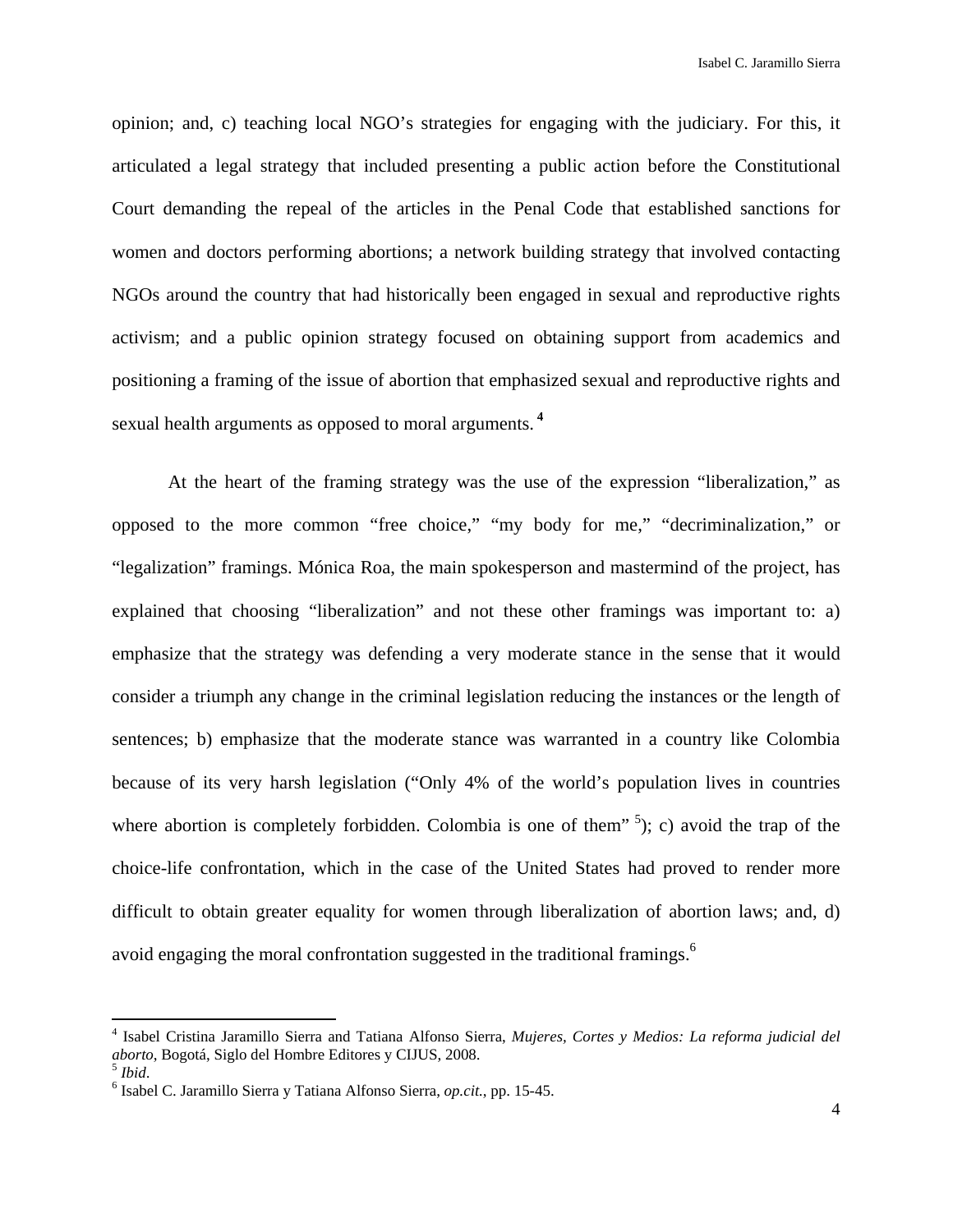Women's Link made sure that the strategy was guided by these convictions beyond the mere use of the term liberalization. In their legal strategy this was accomplished in four ways. First, although the two lawsuits that Women's Link eventually had to bring before the Court included a general demand for the abolition of the criminalization of abortion,<sup>7</sup> the substantive arguments presented only sustained the subsidiary (in the second case, alternative) claim of repealing the criminal prohibition of voluntary interrupting a pregnancy in cases of grave endangerment of life and health of the pregnant woman, severe malformations of the fetus or pregnancies resulting from rape or non-authorized artificial inseminations. Second, Women's Link made sure that some individuals presented amicus curiae before the Court defending the need for more structural changes in the regulation of motherhood.<sup>8</sup> Third, Women's Link focused on the existing international law concerning the regulation of abortion in the first lawsuit, which implied already that it recognized to have solid ground for a very small change in the legislation.<sup>9</sup> Fourth, Women's Link was willing to follow carefully the Constitutional Court's "technical" demands in order to achieve *any* change in the legislation although there were good reasons to contest the Court's first ruling and to insist on the arguments of the first lawsuit.<sup>10</sup>

 $<sup>7</sup>$  Mónica Roa submitted an initial lawsuit before the Court on April 15, 2005. The Court declared that it could not</sup> decide on the merits of the case because of a technical flaw in the suit. Sentencia de la Corte Constitucional colombiana C-1299 de 2005, majority opinion by Álvaro Tafur Galvis, dissenting opinions by Jaime Araújo Rentería, and Marco Gerardo Monroy Cabra and Rodrigo Escobar Gil. In the press release issued by the Court on December 7, 2005, it explicitly stated that: "The Court admonishes that these [the inhibitory decisions] do not prevent citizens from presenting public actions against this article of the penal code in the future." p. 1. (translation by the author) Corte Constitucional colombiana, Comunicado de Prensa sobre las Sentencias relativas al Aborto, diciembre 7 de 2005, República de Colombia. Mónica Roa presented a lawsuit following the Court's recommendations on December 15, 2005. The Court decided on the merits of the case in Sentencia de la Corte Constitucional colombiana C-355 de 2006, majority opinion by Jaime Araújo Rentería and Clara Inés Vargas, dissenting opinion by Marco Gerardo Monroy Cabra and Rodrigo Escobar Gil, concurring opinions by Jaime Araújo Rentería and Manuel José Cepeda Espinosa.

<sup>8</sup> Isabel C. Jaramillo Sierra y Tatiana Alfonso Sierra, *op.cit*. 9 *Ibid*

<sup>10</sup> *Ibid*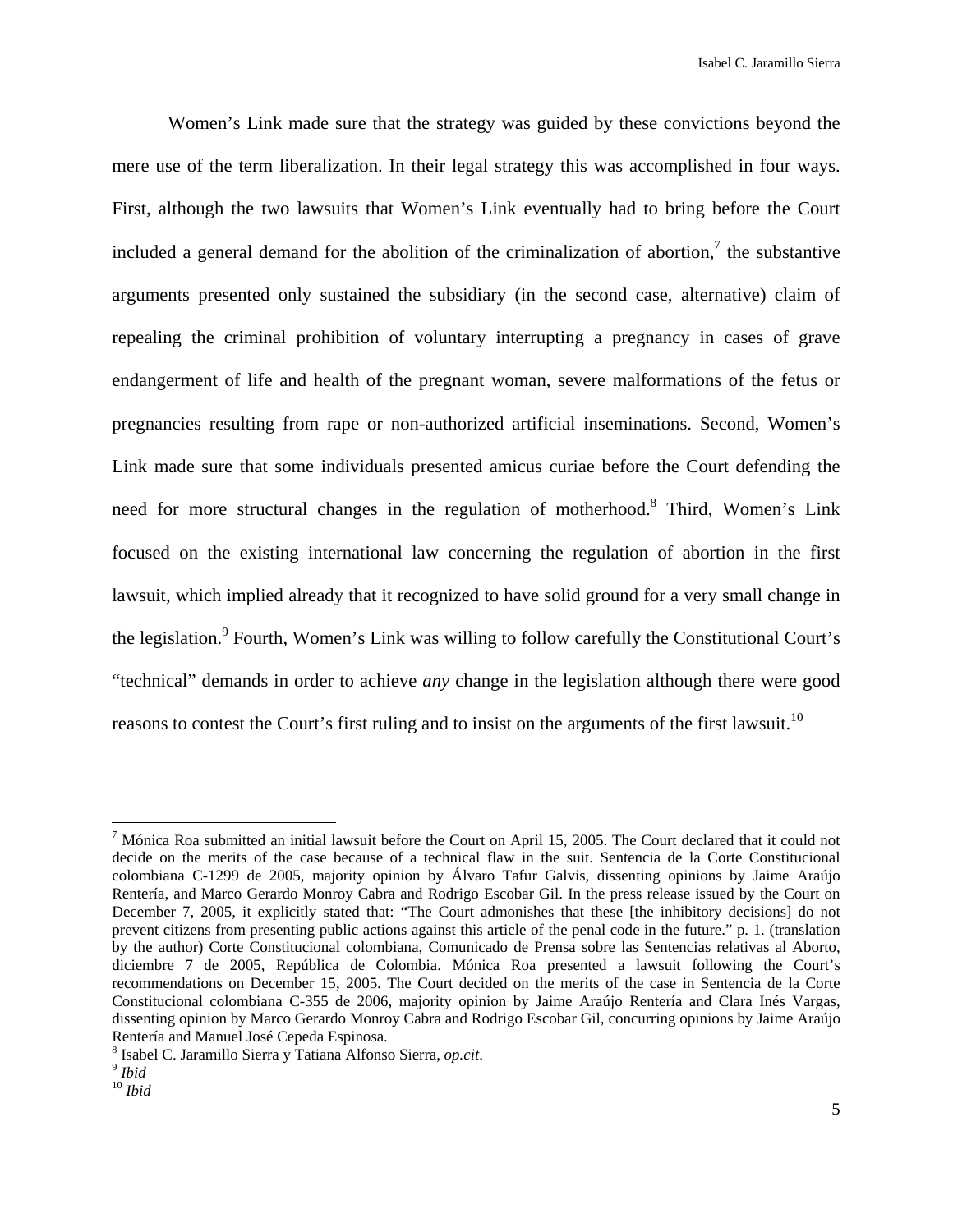In the network building strategy the moderate approach also had specific consequences. On the one hand, Women's Link contacted and used the sexual and reproductive rights networks, as well as the Colombian feminist network, to find support, but it publicly emphasized that this was not a feminist issue and it proactively sought to build bridges with other movements and with opinion shapers and elites.<sup>11</sup> On the other, Roa explicitly decided to not engage or approach in any way radicals in the prolife camp having determined that this would be a waste of time.<sup>12</sup>

Finally, in the media strategy, Women's Link and its media consultants devised a script that would be at once clear and persuasive for the general public, and centered on the public health and international law dimensions of the strategy. This translated into a set of key messages emphasizing Colombia's international obligations regarding sexual and reproductive rights, the relationship between illegal abortions and maternal mortality, and the backwardness of Colombia's excessively harsh legislation.<sup>13</sup> In addition, it meant that Mónica Roa, as the main spokesperson, was instructed to never engage the moral arguments and never answer directly or indirectly questions about the Catholic Church, Catholicism or the right to life. 14

Notwithstanding the precautions and calculations, Mónica Roa ended up needing State appointed bodyguards because of the seriousness of the death threats she received and the attacks on her property clearly meant to intimidate her,<sup>15</sup> was forced to change the gravitational center of her legal claims from equality to dignity, health and life,<sup>16</sup> and fell short of persuading the Court that the value/right to life should not be at the heart of our legal understanding of the issue of

<sup>11</sup> *Ibid* 12 *Ibid* 13 *Ibid* 14 *Ibid* 15 *Ibid* 16 *Ibid*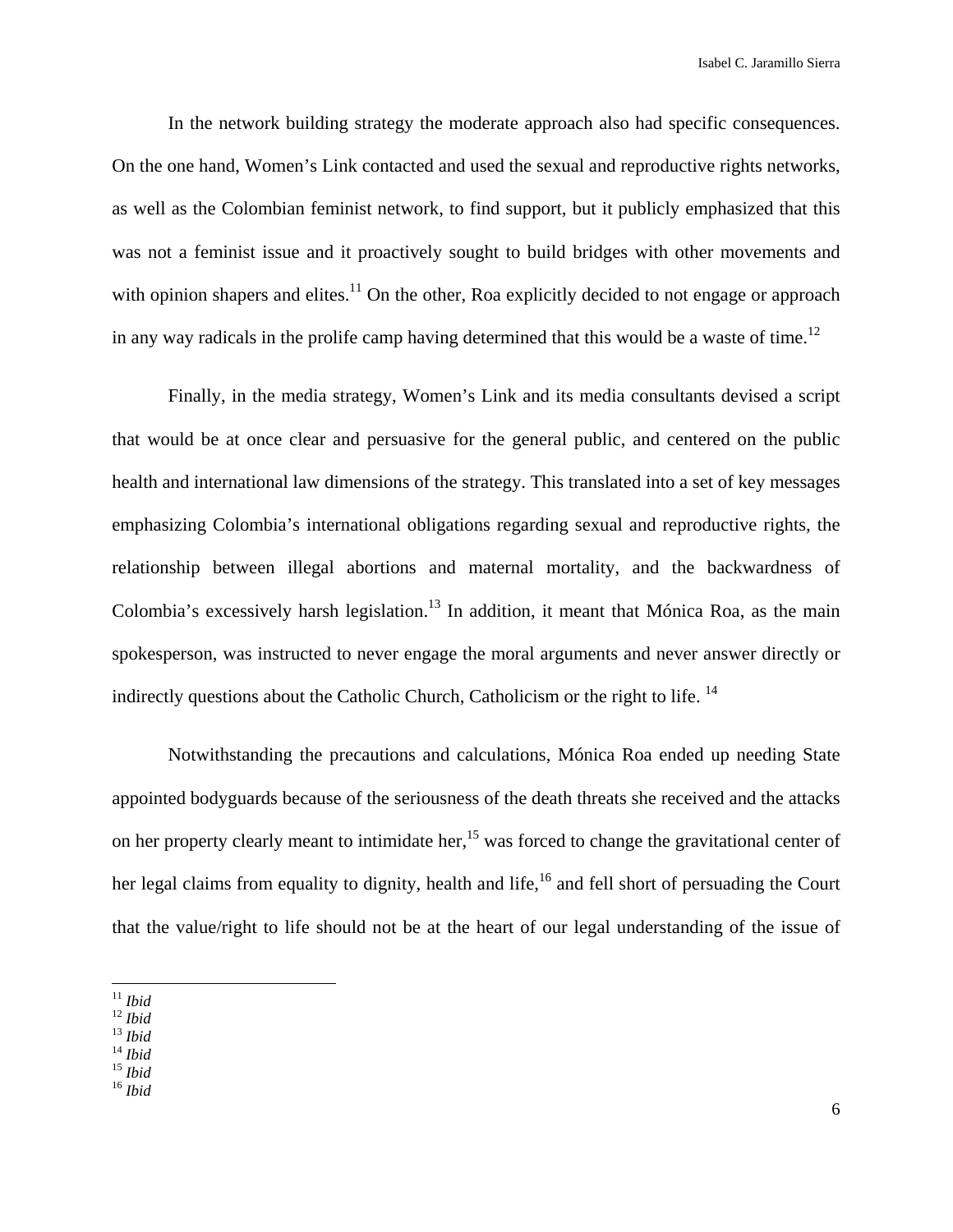abortion and consequently that criminalizing the voluntary interruption of pregnancies is generally defensible under the Colombian Constitution. As I already pointed out, I believe that to a large extent the strategy partially failed because it unnecessarily focused its strategy on repressive rules that the Catholic Church has targeted as needing protection and because it expected the Catholic Church to operate through its official channels and not through the sometimes dark, sometimes simply not explicitly articulated, maneuvers of affiliates that did not openly claim their relationship to the Catholic hierarchy.

#### **a. From equality, to dignity, to the right to life**

In the 14 months that the LAICIA project lasted, Women's Link had to change its legal argument for the liberalization of criminal legislation on abortion from one that centered on the right to equality to one that focused on human dignity.<sup>17</sup> Even though the Court used some of the international and comparative law arguments brought up by the plaintiff, and mentioned for the first time the "sexual and reproductive rights of women", Mónica Roa's emphasis on international law and the shift to human dignity became the stepping stones to reframing abortion as an issue involving a confrontation of murderous women and innocent fetuses. In this sense, the Court reiterated the discursive strategy of its previous three decisions on abortion<sup>18</sup> and

<sup>&</sup>lt;sup>17</sup> Isabel C. Jaramillo Sierra y Tatiana Alfonso Sierra, *op.cit*.<br><sup>18</sup> Sentencias de la Corte Constitucional colombiana C-133 de 1994, majority opinion by Jorge Arango Mejía, dissenting opinion by Carlos Gaviria Díaz, Eduardo Cifuentes Muñoz y Alejandro Martínez Caballero; C-013 de 1997, majority opinión by José Gregorio Hernández, dissenting opinion by Carlos Gaviria Díaz, Eduardo Cifuentes Muñoz y Alejandro Martínez Caballero and partial dissent by Jorge Arango Mejía; C-198 de 2002, majority opinion by Clara Inés Vargas, dissenting opinion by Marco Gerardo Monroy Cabra, Rodrigo Escobar Gil and Álvaro Tafur Galvis.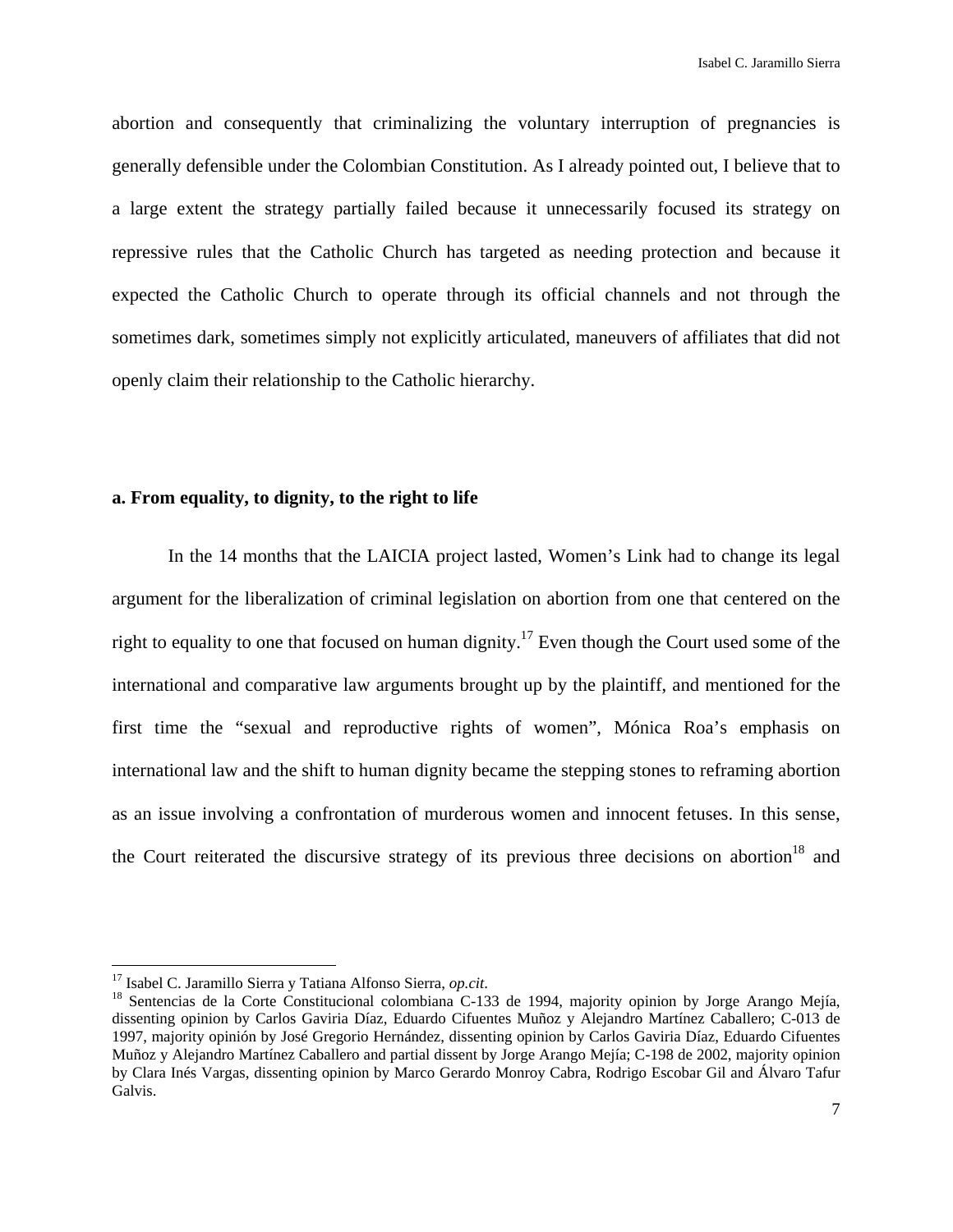Isabel C. Jaramillo Sierra

reaffirmed the anti-liberalization choice for the "right to life" by, once again, starting with the conflict between the right to life/ value of life and the rights of women.<sup>19</sup>

These shifts in framing, as Tatiana Alfonso and I have argued, are not only relevant in the distant skies of legal concepts.<sup>20</sup> On the one hand, they reveal a patriarchal bias that makes the equality argument very difficult to articulate and understand, and which explains the somewhat arbitrary stubbornness of the Court when it comes to the legal construction of the constitutional issues involved in the regulation of pregnancy.<sup>21</sup> On the other hand, they allowed a reassertion of the grounds for limiting women's control over their reproductive decisions.

Precisely because these shifts in framing were so predictable and led to such a restrictive view of the goals and the strategy, this otherwise exceptionally successful litigation<sup>22</sup> reminds us of the pitfalls of engaging in the reform of repressive rules when it comes to sex and sexuality: not only is the repression/licentiousness dualism a preferred trope of Catholics and religious zealots in general, but also accusing repressive rules of having particular distributional consequences that will be avoided if the prohibition is lifted is a device that can already be identified as possessing too many problems.

In the case of abortion litigation in Colombia, Women's Link was emphatic in pointing out that in Colombia most of the risks to the health and life of women involved in voluntary interruption of pregnancies were directly related to the existence of a penal type punishing that

 $19$  The Court explicitly stated: "Such balancing requires identifying and pondering the rights in conflict with the duty to protect life, as well as appreciating the constitutional importance of the bearer of such rights, in these cases, the pregnant woman." Sentencia de la Corte Constitucional colombiana C-355 de

<sup>2006,</sup> *op.cit.*, num. 7.<br><sup>20</sup> See Isabel C. Jaramillo Sierra and Tatiana Alfonso Sierra, *op.cit.*<br><sup>21</sup> We have even tried to identify the set of maneuvers that convince us of the necessity of this type of solution. *Ibid*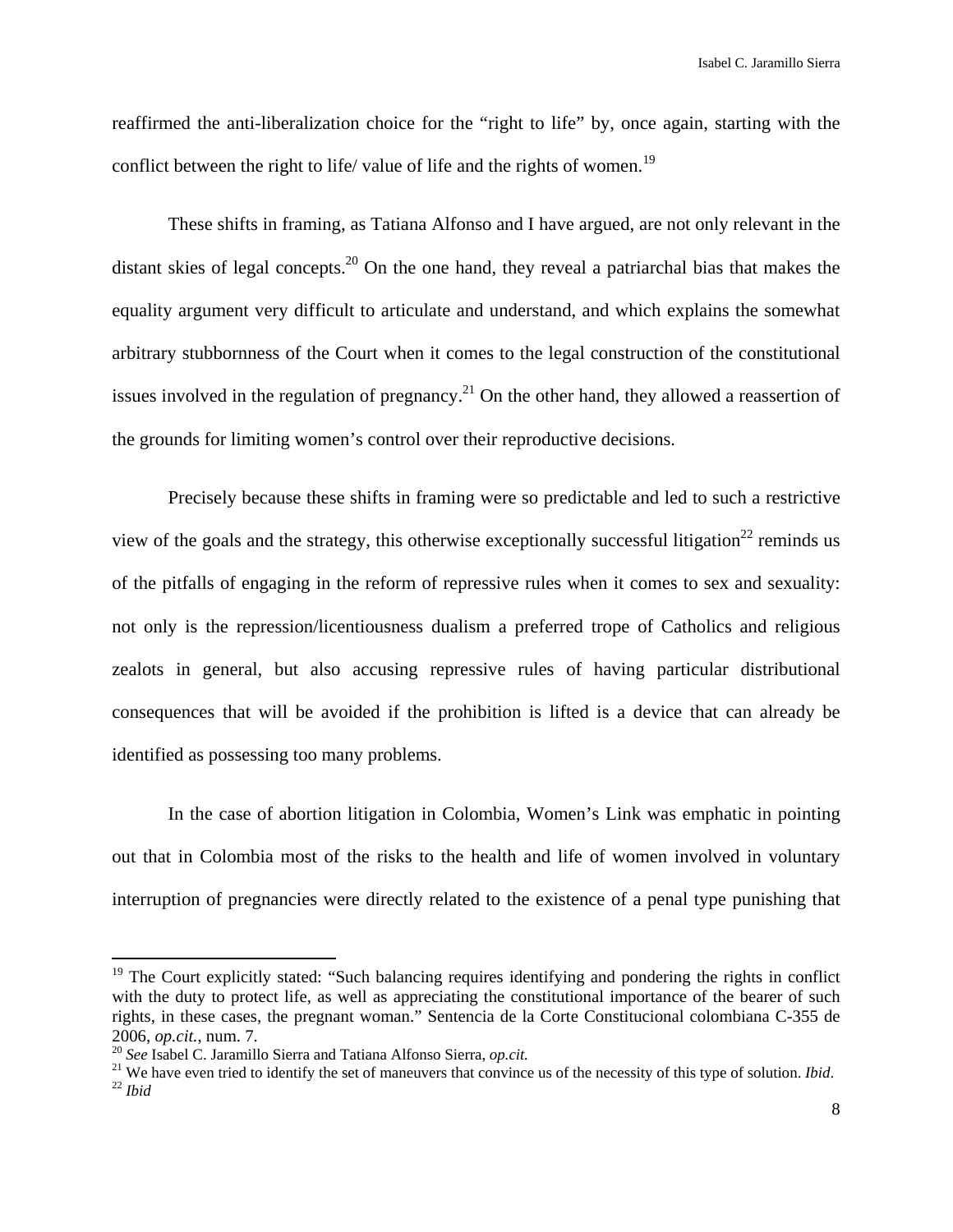conduct as abortion and it was also emphatic in pointing out that any liberalization of the legislation would reduce these risks. In addition it highlighted that Colombian legislation had no exceptions to punishment for voluntary interruption of abortion and was therefore one of the harshest legislations in the whole world.<sup>23</sup> These contentions overstate the role of this single rule both because they fail to take into consideration the rules on procedure, medical ethics and general criminal law that shape the ways in which the rule works,  $24$  and because they do not account for the restrictions under which women negotiate their reproduction generally.<sup>25</sup>

In particular, the representation by Women's Link distorted the cases and reasons for illegal abortions to justify moderate reform, and promised a change that has not materialized because of, among other things, this distortion: it simply was not true that many women were dying for wont of access to abortion in the cases that were legalized.

## **b. Finding the "Catholics"**

The abortion case also demonstrated that even in the instances in which the Vatican has declared to have a particular interest, expecting the Catholic Church to formally appear as an institution in public forums in a leadership role of the mobilization against change can be deeply misguided.

 23 *Ibid* 24 *Ibid* 25 *Ibid*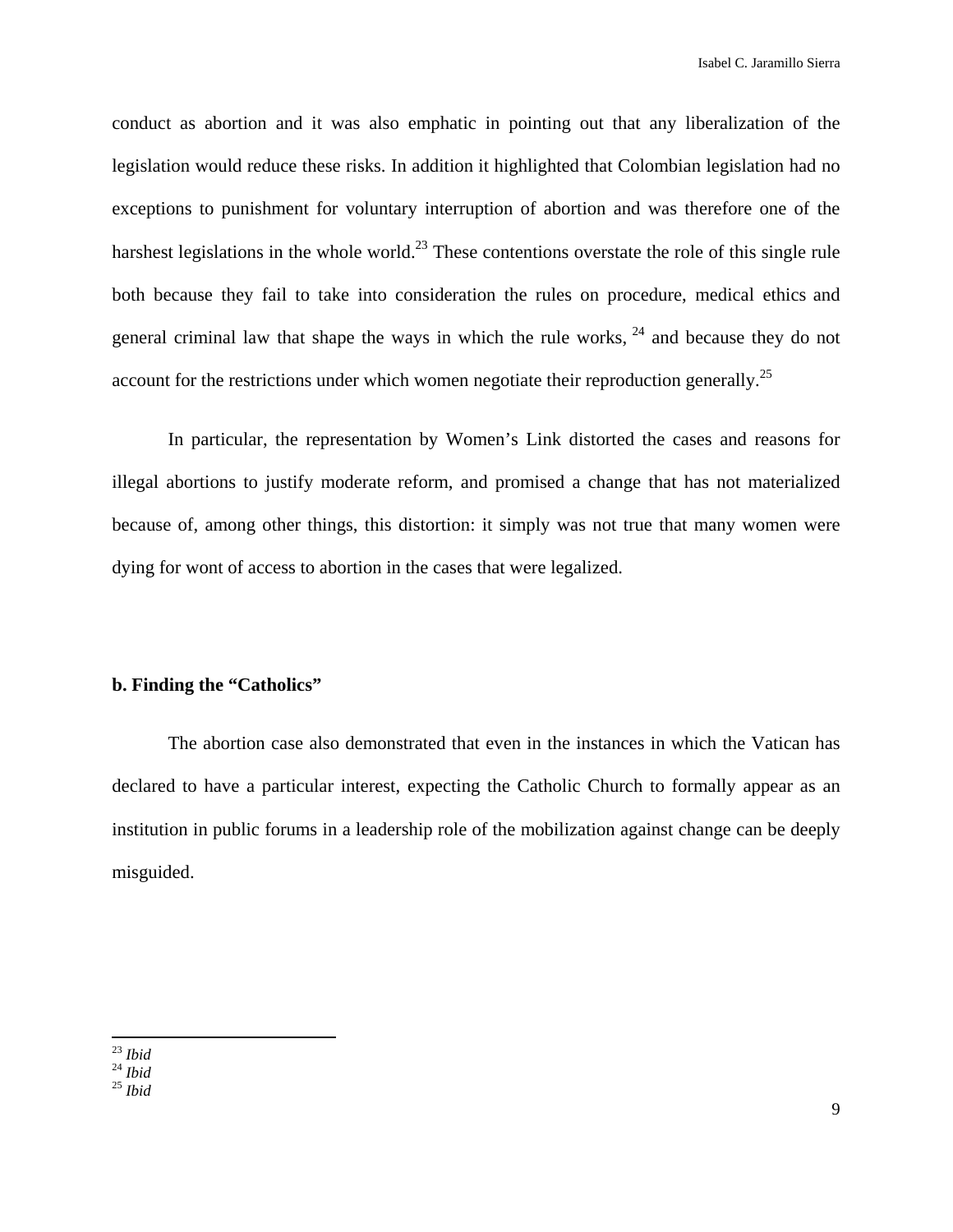In this instance of judicial review of penal legislation concerning abortion, the most formal Catholic intervention was an amicus curiae signed by every Colombian Archbishop in support of the anti-liberalization position. $^{26}$ 

However, the anti-liberalization or prolife camp mobilized in several ways during the 13 months that it took to get a decision on the merits of the public action regarding abortion legislation and it is certainly possible to trace the relationship of the leaders of these actions to the Catholic establishment. In the judicial proceedings, Mónica Roa´s claim for the repeal of some articles in the Penal Code was sabotaged, first, by the theft of some pages of the document to prevent the formal admission of the claim by the Justice to whom it was originally assigned (J. Álvaro Tafur Galvis); second, by requesting the annulment of the decision to admit the petition and then appealing the rejections; third, by submitting a lawsuit that was almost identical to Roa's and getting it assigned to the most conservative Justice in the Court; fourth, requesting that every progressive Justice step down and not participate in the decision because of their bias in favor of liberalization.<sup>27</sup> In addition, in the second round, they managed to obtain expert testimony of Harvard and Yale professors, psychologists, and medical doctors, as well as the signatures of professionals supporting the anti-liberalization position.<sup>28</sup>

<sup>26</sup> Sentencia de la Corte Constitucional colombiana C-355 de 2006, *op.cit.* The Catholic Church has only intervened officially in two other cases before the Court. The Conference of Bishops presented a request to prevent Justices Carlos Gaviria Díaz and Antonio Barrera Carbonell from participating in the decision about the annulment of the Constitutional Court's ruling on euthanasia that was denied in the Auto de la Corte Constitucional Colombiana 022 de 1997. Monsignor Pedro Rubiano, in the name of the Conference of Bishops, gave expert testimony on the difference between civil and religious divorce and on the possibility of splitting the civil and religious consequences of marriage upon demand by the Court itself. Sentencia de la Corte Constitucional colombiana C-074 de 2004, majority opinion by Clara Inés Vargas, dissenting opinions by Marco Garardo Monroy Cabra and Roberto Escobar Gil, and by Álvaro Tafur Galvis.

<sup>27</sup> Isabel C. Jaramillo Sierra y Tatiana Alfonso Sierra, *op.cit*., pp. 56-70. 28 *Ibid*, pp. 60-76.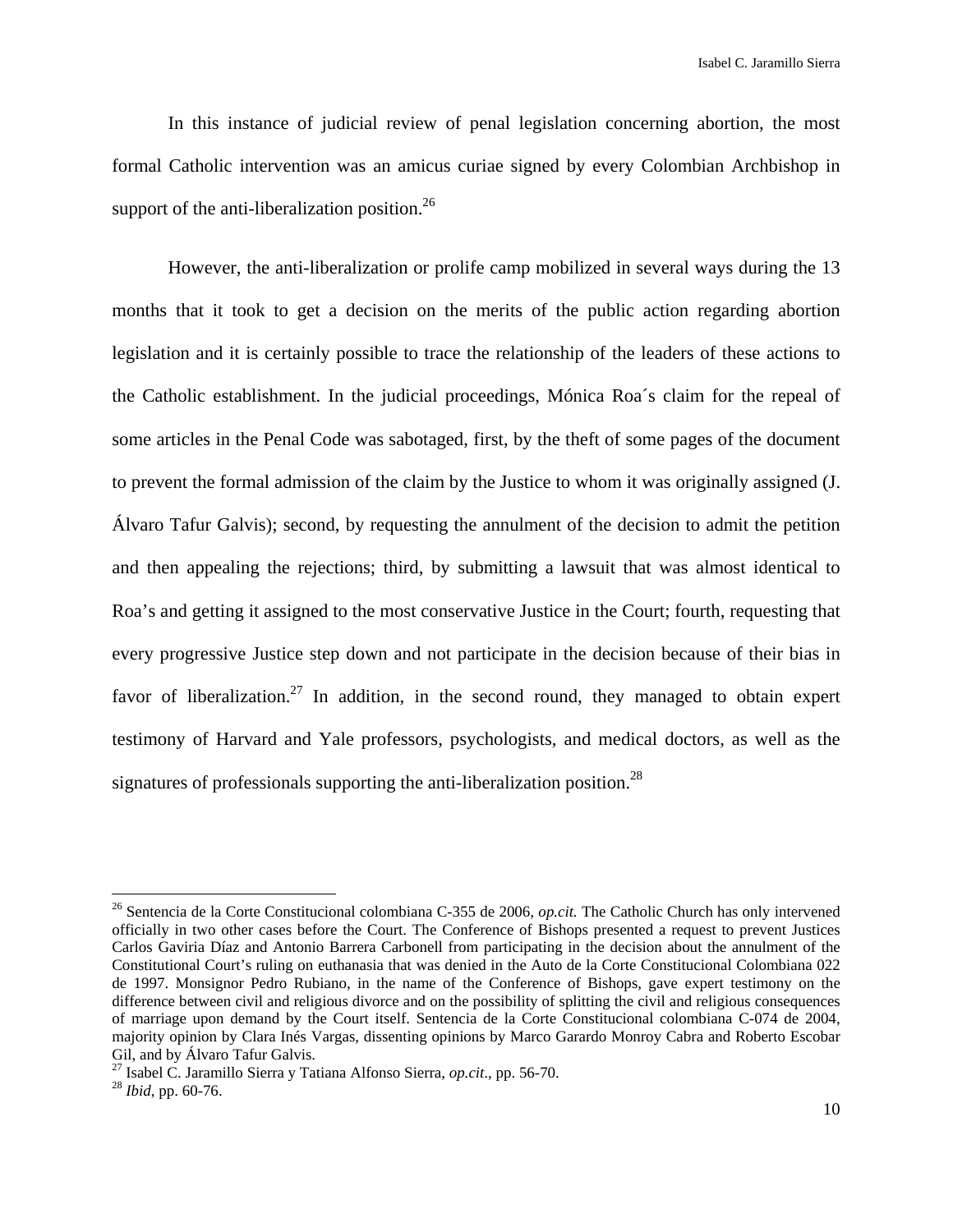Legal strategy for the anti-liberalization camp was coordinated by Aurelio Ignacio Cadavid, the individual who presented the petitions before the Constitutional Court, and Ilva Myriam Hoyos, who articulated the expert interventions and amicus curiae. Cadavid was appointed by John Paul II as a member of the Pontifical Council for the Family and is a member of Human Life International and the Latin American Center for the Family.<sup>29</sup> Ilva Myriam Hoyos has not only served as the Dean of the Law School at the Universidad de la Sabana, owned by *Opus Dei*, but also participates by invitation in events organized by the Vatican.<sup>30</sup>

Outside of the legal proceedings, both Catholic Church officials and affluent Catholics used their resources and influence to get their anti-liberalization message across. The two most visible interventions of the Catholic Church hierarchy were a request made to President Álvaro Uribe not to sign the optional protocol to CEDAW because it would force Colombia to liberalize abortion legislation, a request that was made public by the media, $31$  and the excommunications it decreed against doctors who agreed to perform abortions in the cases legalized by the Constitutional Court, particularly in the case of rape.<sup>32</sup>

<sup>&</sup>lt;sup>29</sup> See Cadavid's profile in the web page that was set up for his campaign to the Senate in 2006. He was not elected: http://aureliocadavid.com/CMS/index.php?option=content&task=section&id=3&Itemid=28<br><sup>30</sup> She was in the Vatican's official list for the Fifth Conference of Latin American Bishops that met in Brazil in

<sup>2007.</sup> *See*: http://6865.blogcindario.com/2007/04/03122-lista-de-participantes-de-la-v-conferencia-del-episcopado-

<sup>&</sup>lt;sup>31</sup> Isabel C. Jaramillo Sierra y Tatiana Alfonso Sierra, *op.cit*. <sup>32</sup> On August 31, 2006, Cardenal Trujillo announced that the doctors that performed an abortion on an 11 year old raped by her stepfather had been excommunicated *ipso facto* because this is one of the cases mentioned by the Canon Law Code. *See*: http://www.aciprensa.com/noticia.php?n=13873. This sanction today is far from being as important as it was among Colombians up until 1957, when it could mean becoming fair game for Conservative extremists. *See* Fernán González, *Poderes Enfrentados: Iglesia y Estado en Colombia*, Bogotá, Cinep, 1997. But it still is social important in smaller and traditionally conservative cities and has chilled some of the efforts to guarantee that women have access to legal abortions in Colombia. Personal interview with Mónica Roa, March 31, 2009.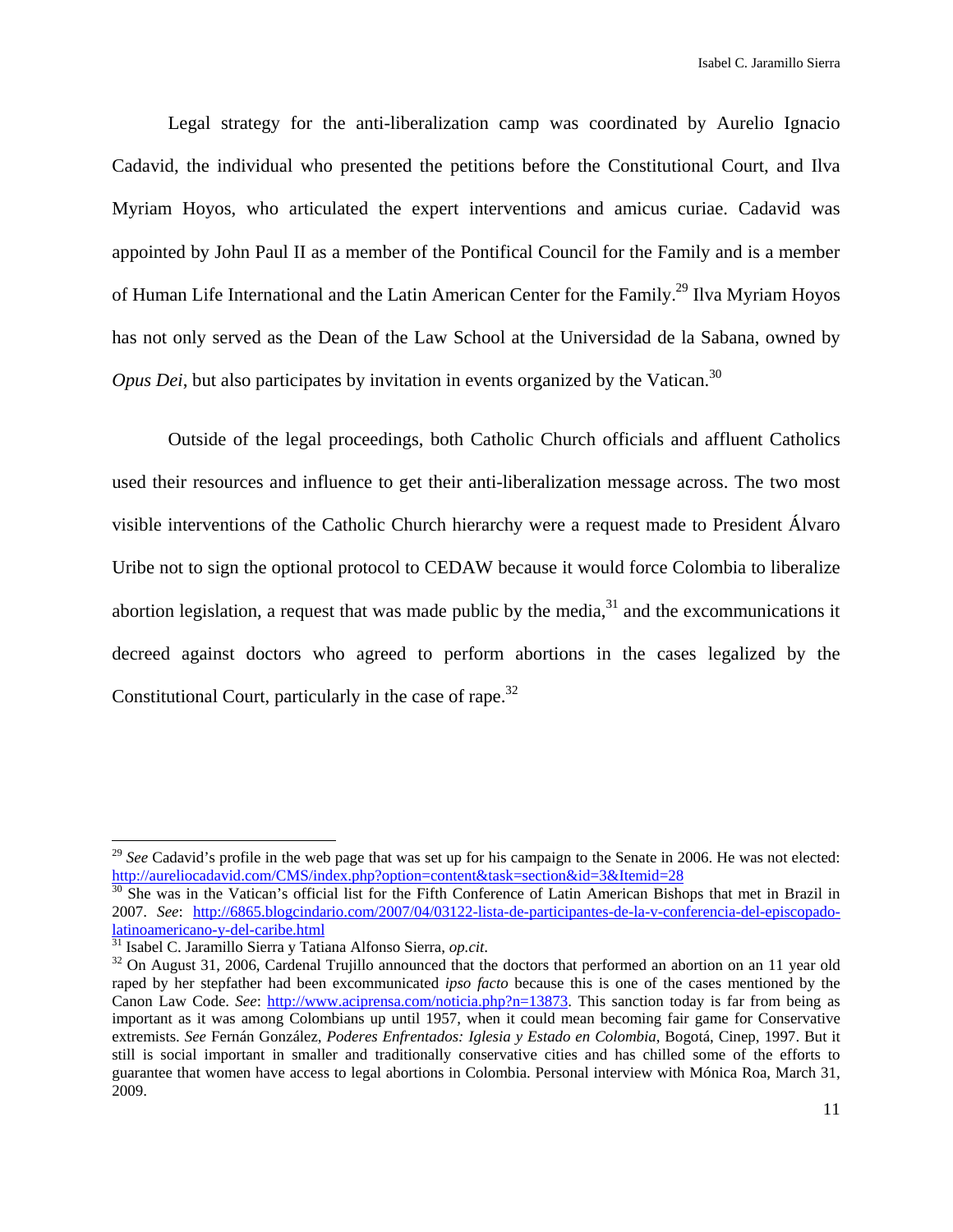Then again, the largest single expense was the advertisement for the anti-liberalization position that José Galat took out in the newspaper with the largest national circulation. José Galat also has a very close relationship to the Catholic Church.

On the ground, Catholics mobilized in three ways. First, teachers at Catholic schools all around the country, particularly in the most conservative cities, organized to ask their students to write letters to the Constitutional Court explaining that abortion was homicide.<sup>33</sup> Second, priests were instructed to collect signatures supporting the anti-liberalization position after mass.<sup>34</sup> Third, individuals in the anti-liberalization camp were informed of invitations to proliberalization lectures in events organized by the opposition so that they could protest in otherwise academic venues.35

Finally, extremists in the anti-liberalization camp sent Mónica Roa death threats serious enough for the government to assign her bodyguards, and ransacked her apartment to steal her computer and daily planner.<sup>36</sup> It remains unclear who exactly are these extremists as they did not identify themselves in any way.

## **2. How going private could be enhancing Catholic power**

To begin to understand how Catholic power operates under the conditions of separation of Church and state and the guarantee of freedom of religion, it could be useful not only to trace the myriad of rules that still explicitly single out Catholicism and give privileges to parishes, priests, nuns, convents, the Conference of Bishops and even the Vatican, but also to consider the

<sup>33</sup> Isabel C. Jaramillo Sierra y Tatiana Alfonso Sierra, *op.cit*. 34 *Ibid* <sup>35</sup> *Ibid* <sup>36</sup> *Ibid*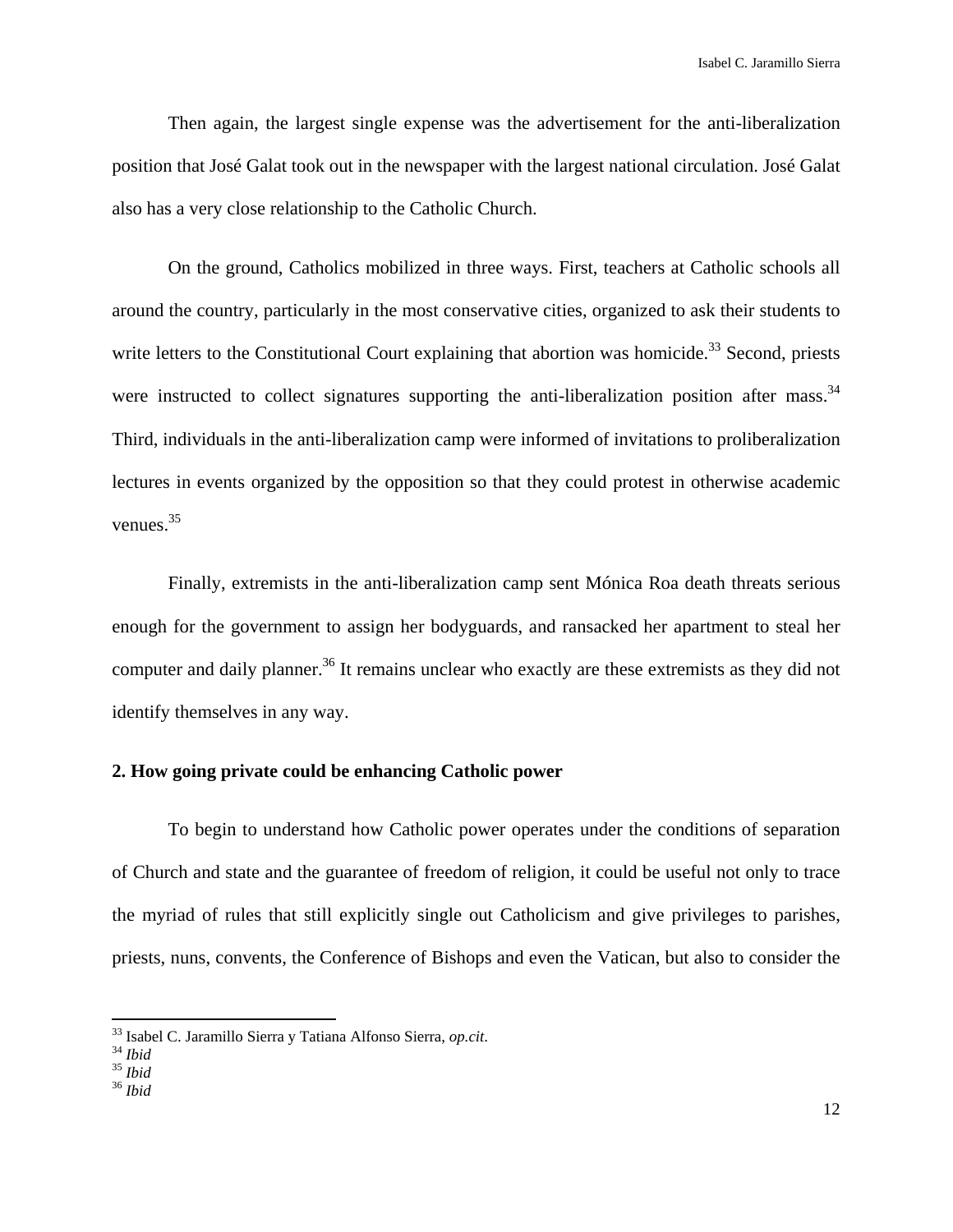effect of the structuring concepts of autonomy of the will and freedom of action in enabling the Catholic Church and individual Catholics to avoid complying with the guarantee of constitutional rights. $37$ 

In Colombia, particularly, notwithstanding the fact that individual citizens can submit requests for abstract judicial review of laws and administrative acts before the Constitutional Court and the State Council, and in fact have submitted many such requests, there are still some laws and regulations that privilege the Catholic Church. Law 119 of 1994, for example, establishes that the board of directors of the national institution in charge of technical education (SENA) shall include a representative of the Conference of Bishops. Law 434 of 1998, furthermore, establishes that the National Council for Peace shall also include a representative of the Conference of Bishops. Decree 4313 of 2004 provides that the Colombian State may contract missions with the Catholic Church, even if law 115 of 1994 establishes that Indian communities should be in charge of providing for the ethno-education of their children. Decree 1175 of 1991 suspends the Catholic Church's duty to pay taxes while the Concordat is renegotiated.

But these, I think, are the easy cases. It is harder to track down, but also to do away with, the effects of "moving" religion to the realm of the private. Firstly, because once religion enters the realm of the private it gains a sort of invisibility and anonymity that is not characteristic of the heavily pressed for transparency realm of the public. Secondly, because the arguments attached to the mechanism of the public/private distinction make it very hard to defend particular rules for religion and thus reveal the general limitations of the distinction.

 $37$  The idea that separating Church from State might enhance Catholic power rather than taming it was quite common among nineteenth century Colombian liberals. For this reason, they favored the model of tuition or control of the Church by the State. *See,* Fernán González, *op.cit.*, and Ricardo Arias, El Episcopado colombiano: Intransigencia y Laicidad (1850-2000), Bogotá, CESO, Ediciones Uniandes, ICANH, 2003.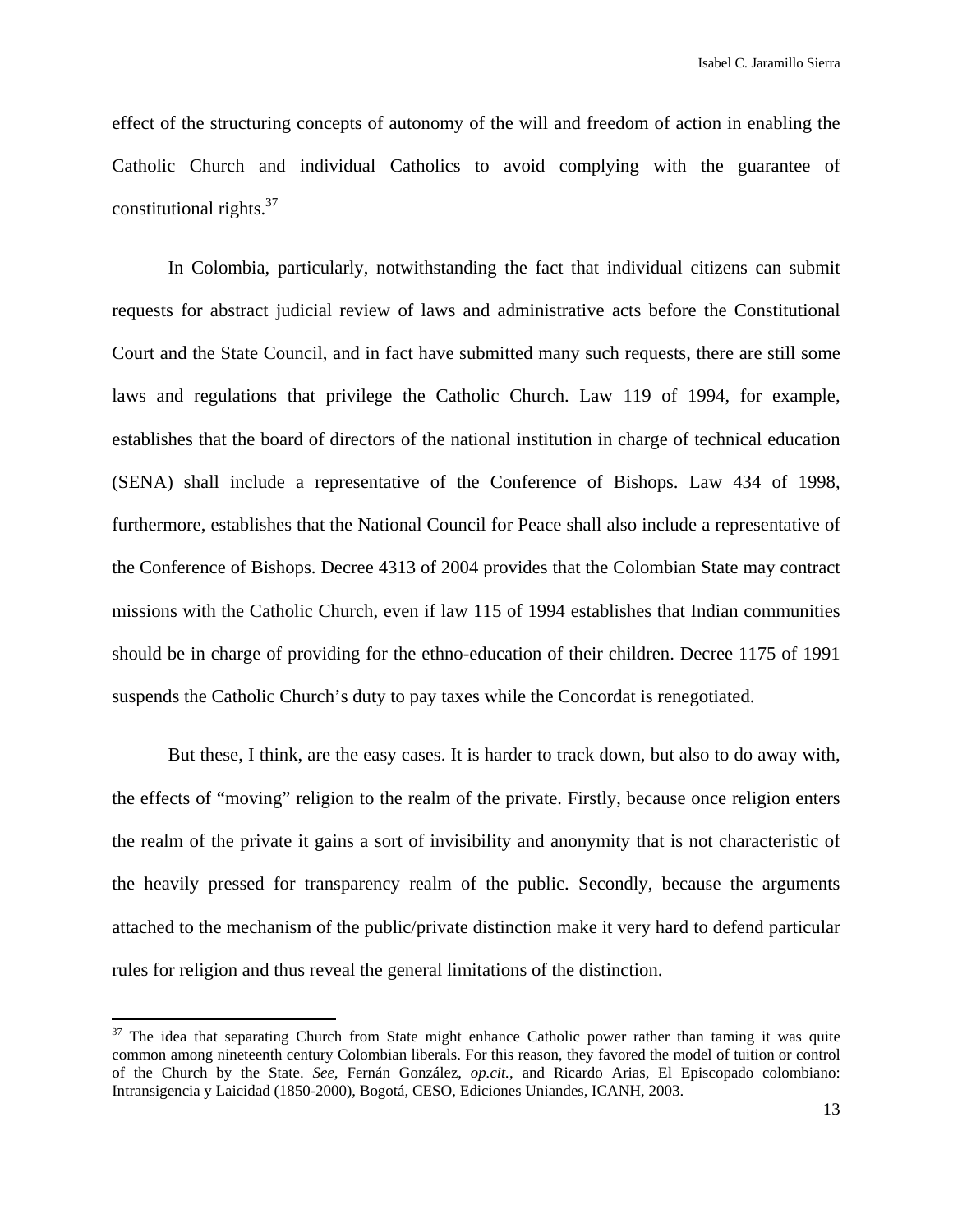Isabel C. Jaramillo Sierra

The abortion case, again, is useful in illustrating how this works in a concrete instance. In this case, it has become clear that enforcing the duty of health care providers to offer legal abortions becomes more difficult when the health provider is not a public institution for at least two reasons that are of interest to this argument. The first reason is that public inspection and supervision of the activities of private health care providers works through the initial process of licensing and in response to complaints of users. This means, specifically, that private health care providers are not obliged to report their activities and that verifying whether or not they are complying, requires the state to invest sizable resources in investigating each health care provider.

The second reason is that users have few incentives to present complaints against private health providers because the administrative remedies do not include reparations (only fines recoverable by the state and not by the injured party) and because as private persons they are judged with more stringent liability rules than the state and by judges who tend to be more prodefendant than those who decide cases in which the state is the defendant.

The private health care providers that are using these loopholes to refuse legally permitted abortions, it bears noting, are those that are owned outright or in large part by the Catholic Church. The point is that they are not even forced to admit this in order to evade their legal obligations.